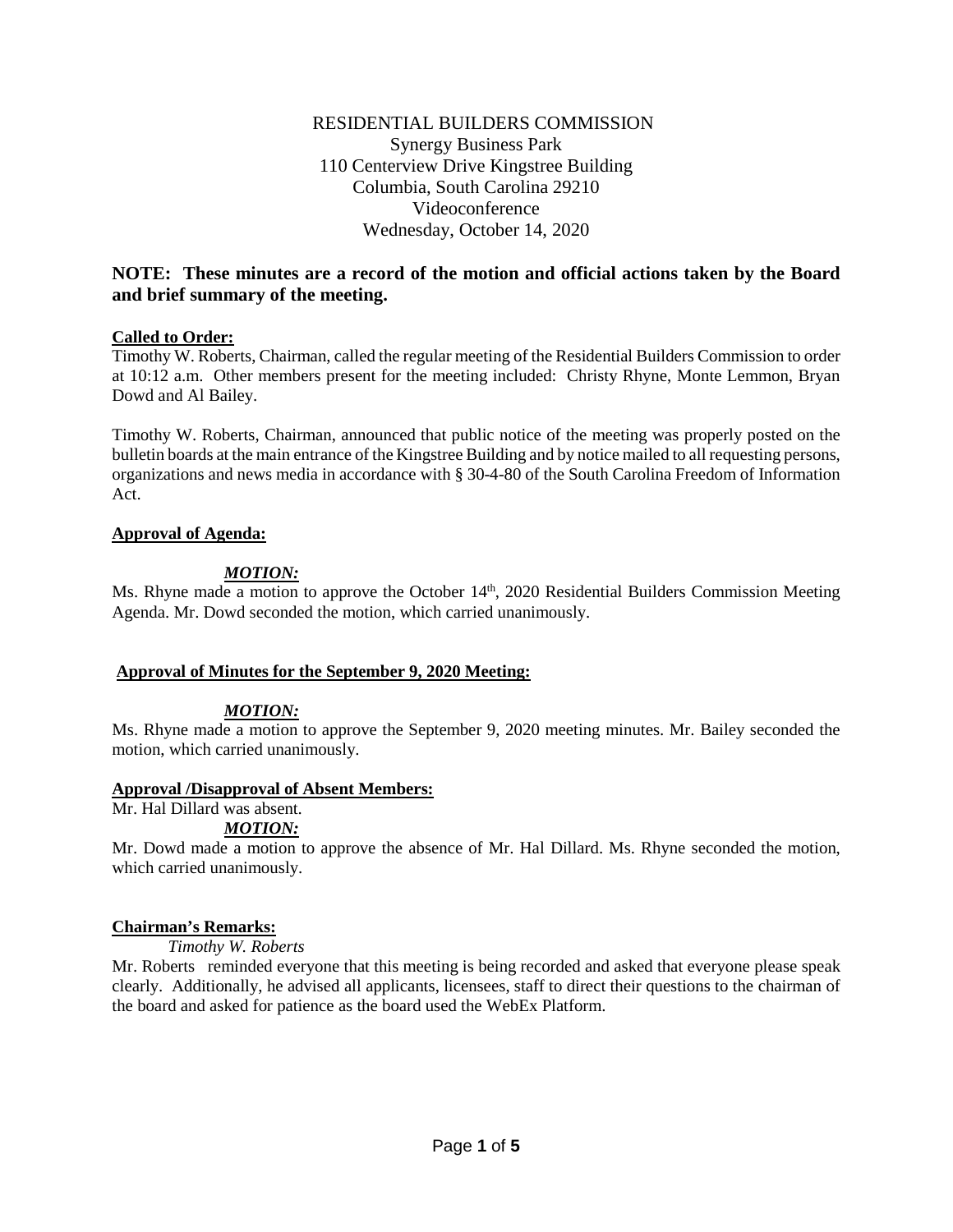## **Initial Applications:**

## *Tracy Mims*

The Commission held an application review regarding Tracy Mims. Ms. Mims appeared before the Commission, and waived her right to counsel. She presented a witness Mr. Casey Laymon.

## *MOTION*:

Mr. Bailey made a motion to allow Ms. Mims to sit for the exam. Ms. Rhyne seconded the motion, which did not carry unanimously. Mr. Dowd opposed.

## *Roger Stanton*

The Commission held an application review regarding Roger Stanton. Mr. Stanton appeared before the Commission and waived his right to counsel.

## *MOTION*:

Mr. Bailey made a motion to deny Mr. Stanton's application due to lack of hands on experience. Mr. Lemmon seconded the motion, which carried unanimously.

## *Michael Morgan*

The Commission held an application review regarding Michael Morgan. Mr. Morgan appeared before the Commission and waived his right to counsel.

## *MOTION*:

Mr. Dowd made a motion to approve Mr. Morgan for the Residential Specialty Contractor Registration with the condition that he must carry a \$5,000 bond at all times and if he has any other arrest he must reappear before the full Commission. Ms. Rhyne seconded the motion, which carried unanimously.

### *Melkeda Dowling*

The Commission held an application review regarding Melkeda Dowling. Mr. Dowling appeared before the Commission and waived his right to counsel.

# *MOTION*:

Mr. Dowd made a motion to approve Mr. Dowling for the Residential Specialty Contractor Registration with the condition that he must carry a \$5,000 bond at all times and if he has any other arrest he must reappear before the full Commission. Ms. Rhyne seconded the motion, which carried unanimously.

## *Renewals:*

## *David Fautley*

The Commission held an application review regarding David Fautley. Mr. Fautley appeared before the Commission with his Attorney Mr. Brad Hewitt.

## *MOTION*:

Mr. Bailey made a motion to approve Mr. Fautley's renewal with the condition that he provide proof of receipt of an offer to BB&T within 90 days to the Commission. Ms. Rhyne seconded the motion, which carried unanimously.

• Mr. Al Bailey recused himself from the following portion of the meeting due to his service as the hearing officer.

## **Hearing Officer Recommendations:**

*Sylvester Golden Case no: 2017-712*

The Board held a Final Order hearing regarding Mr. Sylvester Golden. Mr. Golden appeared with his counsel Ms. Carol Simpson. Mr. Kyle Tennis, Esq. represented the State in the matter.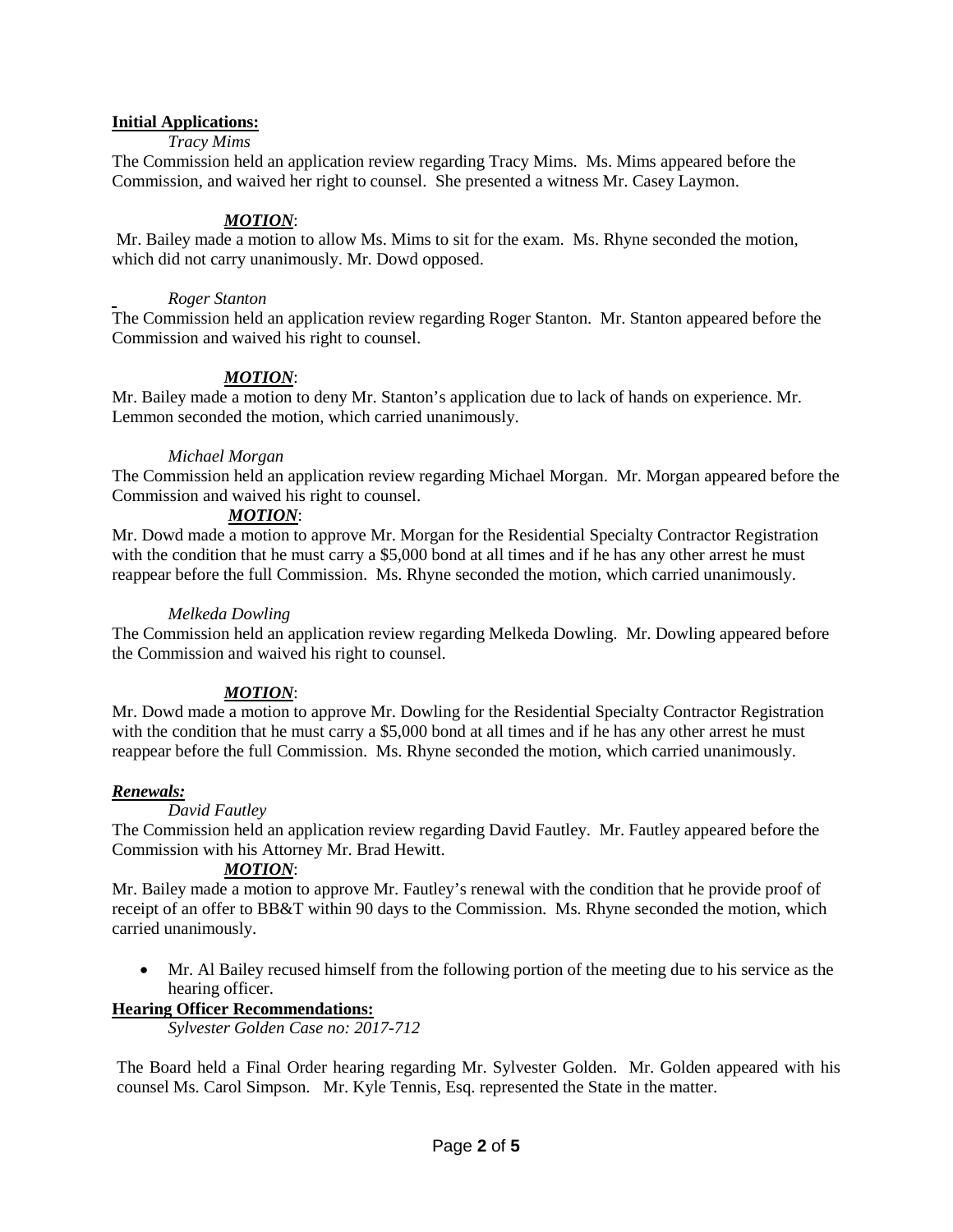## *MOTION:*

Mr. Dowd made a motion to adopt the Hearing Officer's Recommendation. Mr. Lemmon seconded the motion, which carried unanimously.

#### *Mark Lipsmeyer case # 2017-212*

The Board held a Final Order hearing regarding Mr. Mark Lipsmeyer. Mr. Lipsmeyer appeared without his counsel. Mr. Kyle Tennis, Esq. represented the State in the matter.

### *MOTION:*

Mr. Dowd made a motion to adopt the Hearing Officer's Recommendation. Ms. Rhyne seconded the motion, which carried unanimously.

#### *Jeffrey Smith case # 2018-168*

The Board held a Final Order hearing regarding Mr. Jeffrey Smith. Neither Mr. Smith nor his counsel was present. Mr. Chris Elliott, Esq. represented the State in the matter.

#### *MOTION:*

Mr. Lemmon made a motion to adopt the Hearing Officer's Recommendation. Mr. Dowd seconded the motion, which carried unanimously.

#### *Roy Coffin case # 2018-190*

The Board held a Final Order hearing regarding Mr. Roy Coffin. Mr. Coffin was present. Mr. Kyle Tennis, Esq. represented the State in the matter.

### *MOTION:*

Ms. Rhyne made a motion to adopt the Hearing Officer's Recommendation. Mr. Lemmon seconded the motion, which carried unanimously.

#### *James Lemmon case # 2017-769*

The Board held a Final Order hearing regarding Mr. James Lemmon. Mr. Lemmon was present. Ms. Shayla Hayes, Esq. represented the State in the matter.

#### *MOTION:*

Ms. Rhyne made a motion to adopt the Hearing Officer's Recommendation. Mr. Lemmon seconded the motion, which carried unanimously.

• Mr. Bailey returned to the meeting

## **Administrator's Report and Recommendation for Bond Claim:**

### *Peter Dent case no 2018-431*

The Commission held a hearing regarding the administrator's recommendation for bond claim. Mr. Dent was present.

## **MOTION:**

Mr. Dowd made a motion to approve the bond claim for the recommended amount of \$5,000.00. Mr. Bailey seconded the motion which carried unanimously.

#### **Discussion of Code of Ethics:**

This item was tabled for discussion at a later time.

## **NC Exam waiver request for Plumber and HVAC**

Janet Baumberger, Administrator, presented to the Commission with a waiver agreement between the SC Residential Builders Commission and the NC State Board of Examiners of Plumbing, Heating & Fire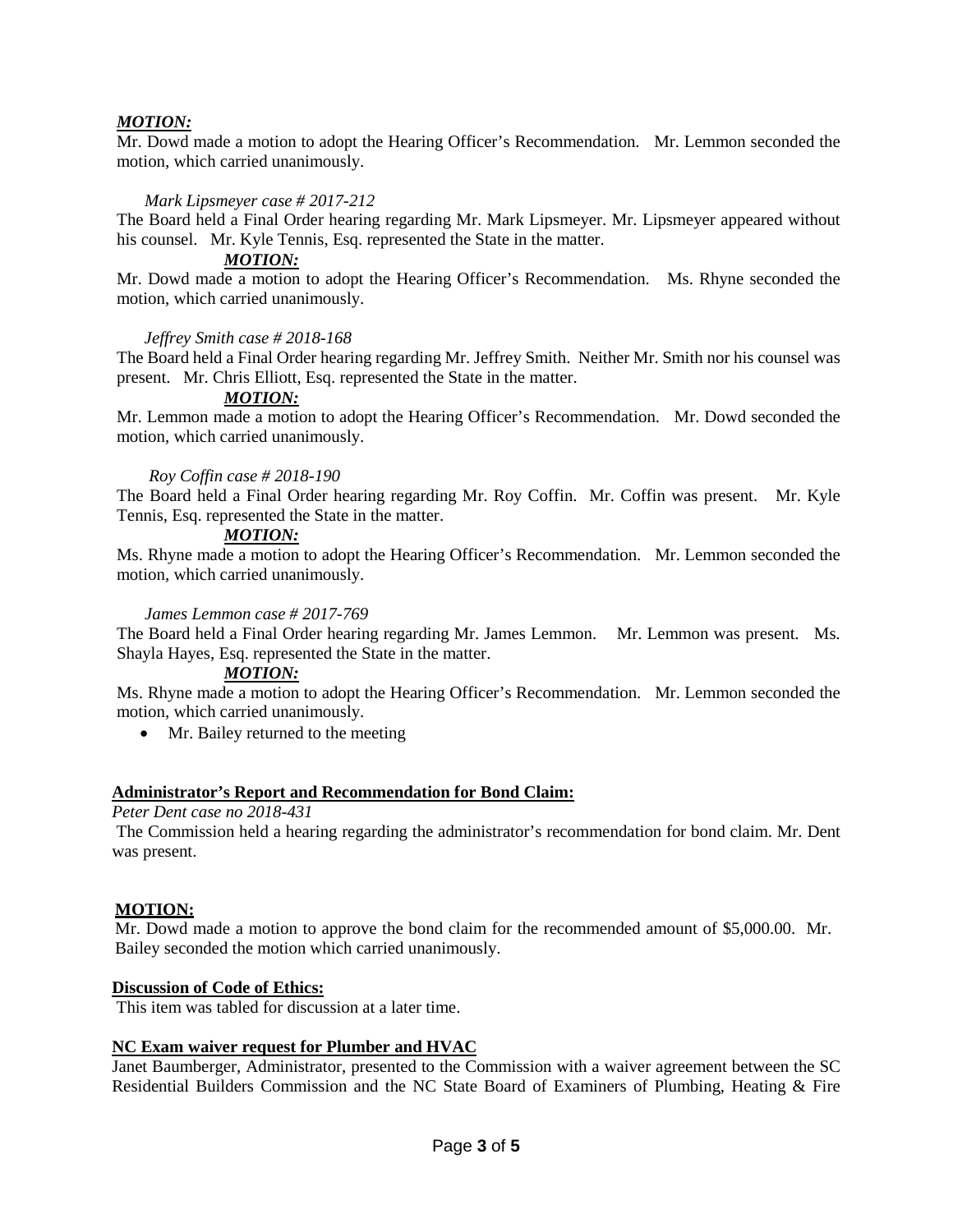Sprinkler Contractors. Ms. Baumberger, requested the Commission approve an exam waiver between the two bodies for the residential Plumbing and HVAC licenses.

# *MOTION*

Mr. Dowd made a motion to approve the Exam Waiver Agreement as written with the contingency that the North Carolina Board approved the same agreement. Ms. Rhyne seconded the motion, which carried unanimously

## **Guidance on moral turpitude crimes:**

Ms. Baumberger and Ms. Stacey Hewson, Advice counsel for the Commission, sought guidance from the Commission regarding the process for reviewing and approving Criminal Background Reports that involved crimes of moral turpitude. The Commission discussed the issues and stated to continue to let Janet review each one on a case by case basis and let her determine if they can be approved at a staff level or if they needed to come before the full Commission.

## **Licensing requirement for schools constructing a house as part of a technical program**

Mr. Chancellor Price, Building Official from Lexington County, appeared before the Commission to ask for guidance as to the licensing requirements for a school that is constructing a home as part of its technical program, with the understanding that the home will be sold and installed at another location. The Commission asked that Ms. Hewson review the legal issues and discuss with the Commission at a later date.

# **Administrator's Remarks for Information:**

Janet Baumberger, Administrator, provided the Commission the quarterly reports for the PSI testing statistics and the 3rd quarter financial report.

# **ODC Report- Kyle Tennis:**

*Kyle Tennis, Attorney Office of Disciplinary Counsel* Mr. Kyle Tennis presented the ODC statistics report for the 3<sup>rd</sup> quarter. Open Cases- 200 Pending Action-97 Pending ALC Hearing- 0 Pending Scheduling/Rescheduling- 22 Citation Appeal- 2 Pending Appeal – 0 Pending Respondent's Agreement- 42 Pending Panel Hearing- 15 Pending Board Hearing- 5 Pending New OIE-11 Pending Board Action- 1<br>
Pending Scheduling HOR-5 Closed Cases-35 Pending Scheduling HOR- 5

# **OIE Report – Mr. Todd Bond:**

*Todd Bond, Chief Investigator of OIE*

Mr. Kyle Tennis presented the OIE report on behalf of Mr. Todd Bond. He reported the number of investigations as of October 14, 2020:

#### **As of October 14, 2020: Complaints Received –746 Active Investigations –** 295 **Closed Cases –**651

## **New Business**

1. Recommendations of IRC-

## *MOTION*

Mr. Dowd made a motion to approve the Recommendations of the IRC. Ms. Rhyne seconded the motion, which carried unanimously

2. Resolution Guidelines